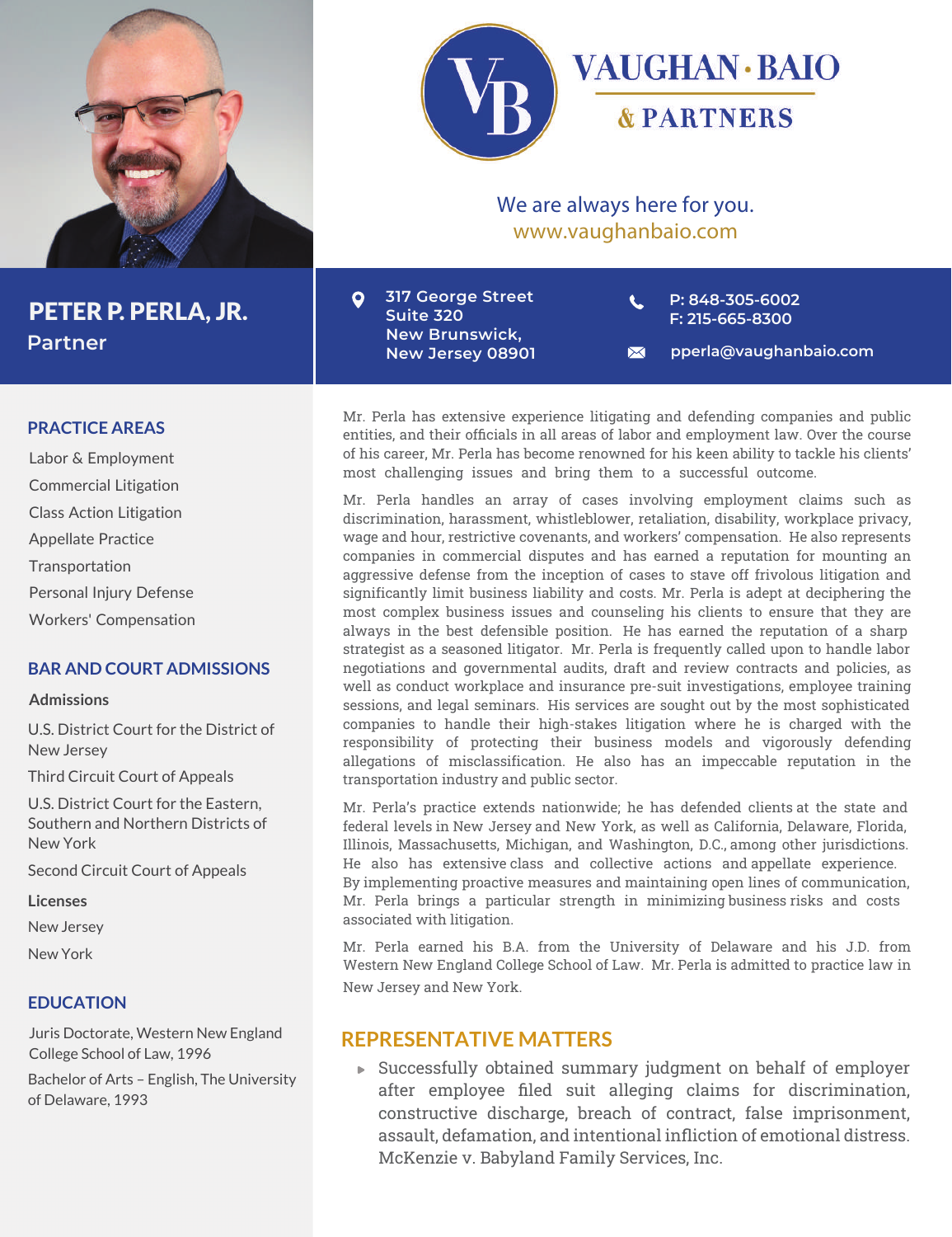- Successfully achieved summary judgment on behalf of employer after employee filed suit alleging claims for sexual harassment under the New Jersey Law Against Discrimination, breach of contract, negligent infliction of emotional distress, and negligent hiring, training and supervision. Kennedy v. Hackensack University Medical Center, et al.
- Obtained temporary injunction and ultimately prevailed where a prospective purchaser of our client's business improperly seized confidential and proprietary information during the due diligence phase of the sale. Homecare 24-7 v. Farkas Associates, et al.
- Successfully attained summary judgment on behalf of employer after employee filed suit claiming he was retaliated against in violation of the Conscientious Employee Protection Act. The court's decision was affirmed by the New Jersey Appellate Division. Bell v. City of Atlantic City, et al.
- Summary dismissal granted and affirmed on appeal disposing of employees' whistleblower claims against Mayor and public entity. Polillo, et al. v. City of Atlantic City, et al.
- Summary dismissal granted and affirmed on appeal disposing of employee's claims for defamation, intentional and negligent infliction of emotional distress, and tortious interference with lawful union activity. McCausland v. City of Atlantic City, et al.
- Motion to dismiss and compel arbitration granted in class action lawsuit alleging wage and hour claims and misclassification. Greene, et al. v. SCI, LLC, et al.
- Motion to dismiss and compel arbitration granted in lawsuit alleging a host of claims involving, inter alia, misclassification, discrimination, breach of contract, etc. McNeal v. US Pack, et al.
- Motion to dismiss and compel arbitration granted in lawsuit alleging wage and hour claims and misclassification. Espinosa v. US Pack, et al.
- Successfully attained summary judgment in the U.S. District Court for the Northern District of California dismissing multiple claims of discrimination. Sahinovic, et al. v. CD&L
- Employee claimed to have been subjected to race discrimination and retaliation in violation of the Conscientious Employee Protection Act. Obtained a partial summary judgment, and then a partial directed verdict. Thereafter, a unanimous trial verdict was rendered on behalf of all remaining defendants following a two week trial in U.S. District Court, District of New Jersey, Camden. Parker v. Atlantic City Board of Education, et al.
- Successfully achieved summary judgment on behalf of employer after employee filed suit claiming he was subjected to discrimination and retaliation based on a perceived and/or actual disability and had been illegally denied an accommodation. Plaintiff's Counsel had success against employer in prior litigation; his tactics were studied and used against him to obtain summary judgment in the pending matter. Callaghan v. City of Passaic

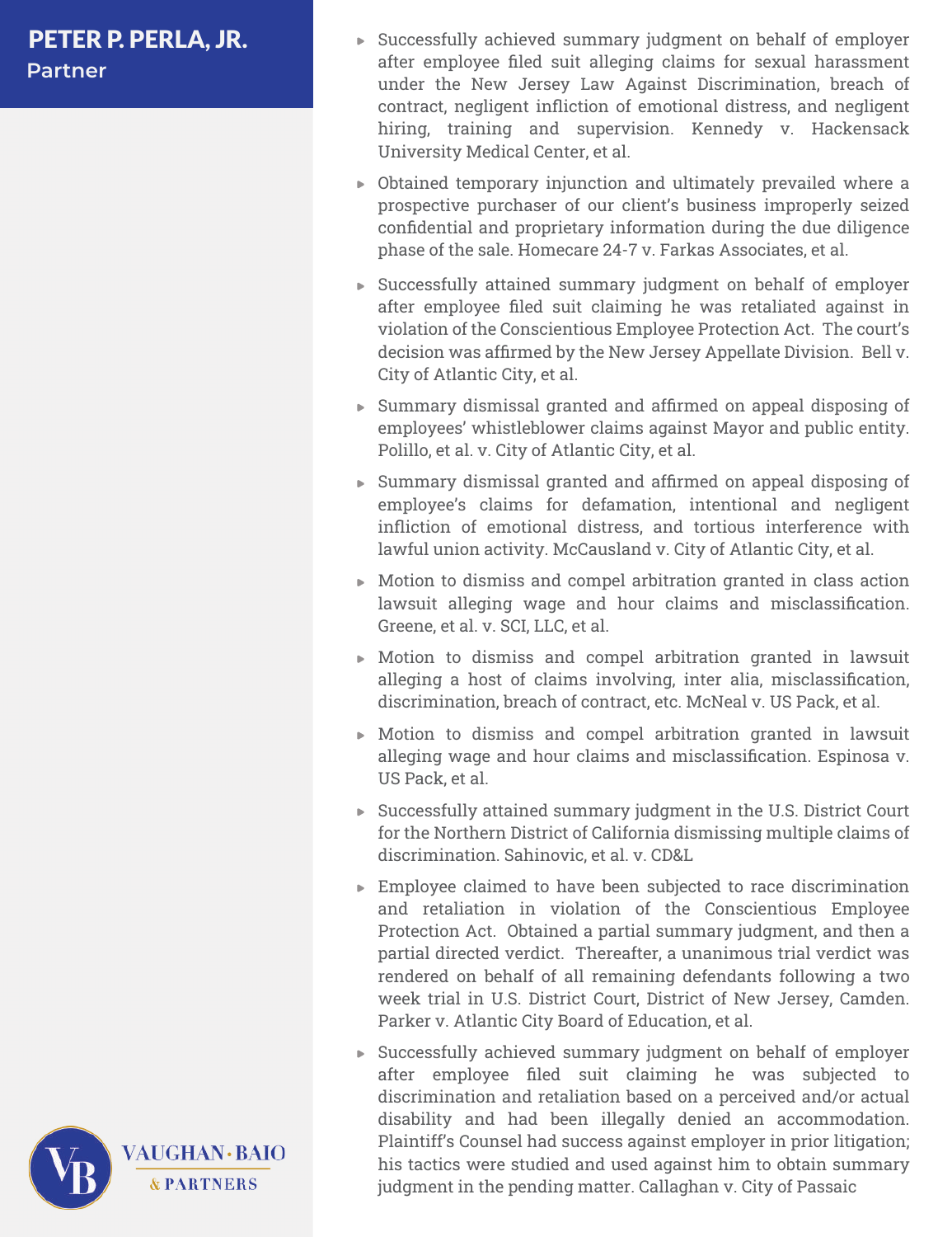- Successfully achieved summary judgment on behalf of employer, which was subsequently affirmed on appeal, after employee filed suit alleging claims of discrimination, constructive discharge, and demanding \$1.2 million in damages. U.S. District Court's decision published at Kirschling v. Atlantic City Board of Education, 10 F.Supp.3d 587 (D.N.J. 2014)
- Successfully attained summary judgment on behalf of employer, which was subsequently affirmed on appeal, after employee filed suit alleging five different forms of discrimination; violation of the Conscientious Employee Protection Act; termination in violation of public policy; hostile work environment; suppression of civil rights; violation of her procedural and substantive due process rights; violation of free speech; and denial of equal protection. Bermek v. City of Passaic, et al.
- Summary dismissal granted disposing of former employee's political retaliation claims against State Assemblyman. Diaz v. City of Passaic, et al.
- Summary dismissal granted disposing of employees' political retaliation claims against Board of Education, Board Members, and Mayor. Maldonado, et al. v. Passaic Board of Education, et al.
- Successfully achieved summary judgment on behalf of employer after employee filed suit alleging violation of the Conscientious Employee Protection Act. O'Donnell v. City of Passaic, et al.
- Received a successful verdict on appeal where the Appellate Division agreed that the trial court did not have jurisdiction to hear the dispute in question and had improperly granted injunctive relief in a matter involving an employee's dissatisfaction with his transfer following a reduction-in-force. Jackus v. Elizabeth Board of Education, et al.
- Obtained a favorable verdict before the D.C. Circuit on behalf of the employer overturning decisions rendered by the ALJ and NLRB. The D.C. Circuit concluded that the employer was justified in declaring impasse after months of labor negotiations where the union maintained a fixed bargaining position. Laurel Bay v. The National Labor Relations Board
- Attained injunctive relief and ultimately a favorable decision in a complex commercial dispute following the New York State Insurance Fund's improper assessment of exorbitant insurance premiums for independent contractors providing services to multiple courier companies. The decision rendered by the New York Supreme Court had a significant and positive impact on how courier companies conduct their operations. SCI v. New York State Insurance Fund
- Successfully achieved summary judgment on behalf of corporate client on the eve of trial saving client substantial litigation costs. The moving papers were so compelling that plaintiff chose to appeal the dismissal as to every defendant except my client. Tilton, et. al. v. SCI, LLC